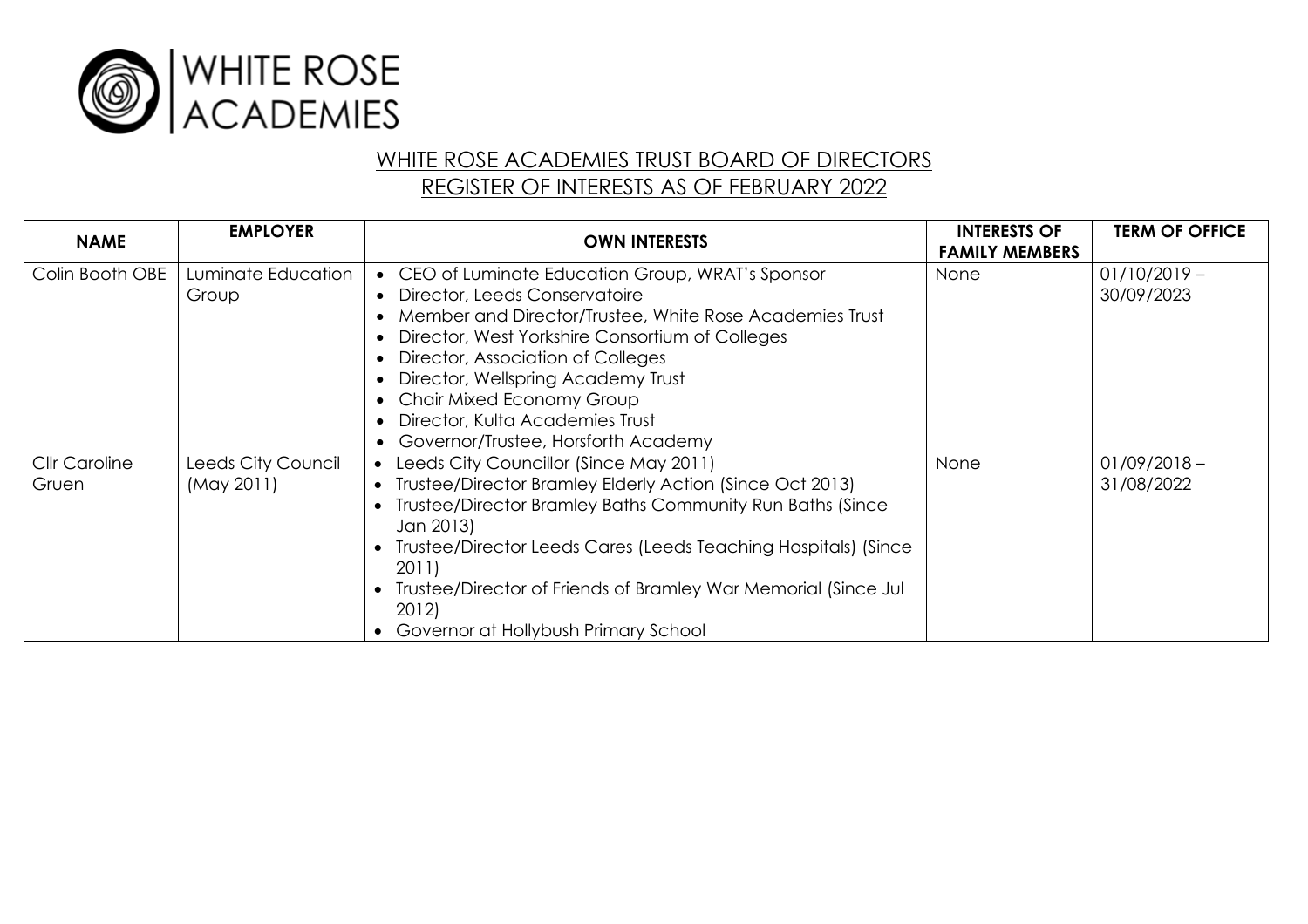

| <b>NAME</b>               |                                                                                                    | <b>OWN INTERESTS</b>                                                                                                                                                                                                                                                                                      | <b>INTERESTS OF</b><br><b>FAMILY</b><br><b>MEMBERS</b>  | <b>TERM OF OFFICE</b>        |
|---------------------------|----------------------------------------------------------------------------------------------------|-----------------------------------------------------------------------------------------------------------------------------------------------------------------------------------------------------------------------------------------------------------------------------------------------------------|---------------------------------------------------------|------------------------------|
| Anne McMaster             | Retired                                                                                            | • Non exec director on Leeds and Yorkshire Housing Association<br>Board since 2016 (paid role)                                                                                                                                                                                                            | None                                                    | 04/02/2021-<br>03/02/2025    |
| <b>Margaret Parkes</b>    | <b>COO First Direct</b>                                                                            | • None                                                                                                                                                                                                                                                                                                    | None                                                    | $01/09/2019 -$<br>31/08/2023 |
| Kate Pearlman-<br>Shaw    | Pearlman-Shaw<br>Consultancy                                                                       | Managing Director of Pearlman-Shaw Consultancy (Since Jan<br>2019)<br>Associate Consultant for Gatenby Sanderson<br>Shareholder and outgoing Chair of Leeds Jewish Housing<br>Association (association ends 23/09/2019)<br>Delivering workshops for junior managers at Luminate<br><b>Education Group</b> | None                                                    | $13/01/2019 -$<br>12/01/2023 |
| <b>Helena Phillips</b>    | Retired                                                                                            | Member of Leeds Learning Alliance<br>Governor on Luminate Group Board                                                                                                                                                                                                                                     | None                                                    | $01/11/2019 -$<br>31/10/2023 |
| David Maxwell<br>Strachan | Schofield Sweeney<br>LLP (a law<br>firm) (May 2008)                                                | • Partner of Schofield Sweeney LLP<br>• Trustee/Director Inspire North, Community Links and<br>Foundation<br>• Trustee Pocklington Independent School                                                                                                                                                     | None                                                    | $01/10/2018 -$<br>30/09/2022 |
| Andrew Whitaker           | White Rose<br><b>Academies Trust</b>                                                               | • CEO and Accounting Officer for White Rose Academy Trust<br>(2016)<br>Trustee of The Bethany Hare Smile Foundation (Since Mar 2019)<br>Board Member The Leeds Learning Alliance (since June 2020)                                                                                                        | None                                                    | $04/10/2018 -$<br>03/10/2022 |
| Craig Williams            | Leeds Trinity<br>University - Clerk to<br>the Board &<br>Company<br>Secretary (from<br>April 2018) | Member of staff at Leeds College of Building & LTU (Nov 2014<br>to Sept 2020)<br>Broadgate Allotment Association Trustee (since Nov 2016)<br>$\bullet$                                                                                                                                                    | Wife works for<br>Leeds City<br>Council (since<br>1990) | $01/02/2018 -$<br>31/01/2022 |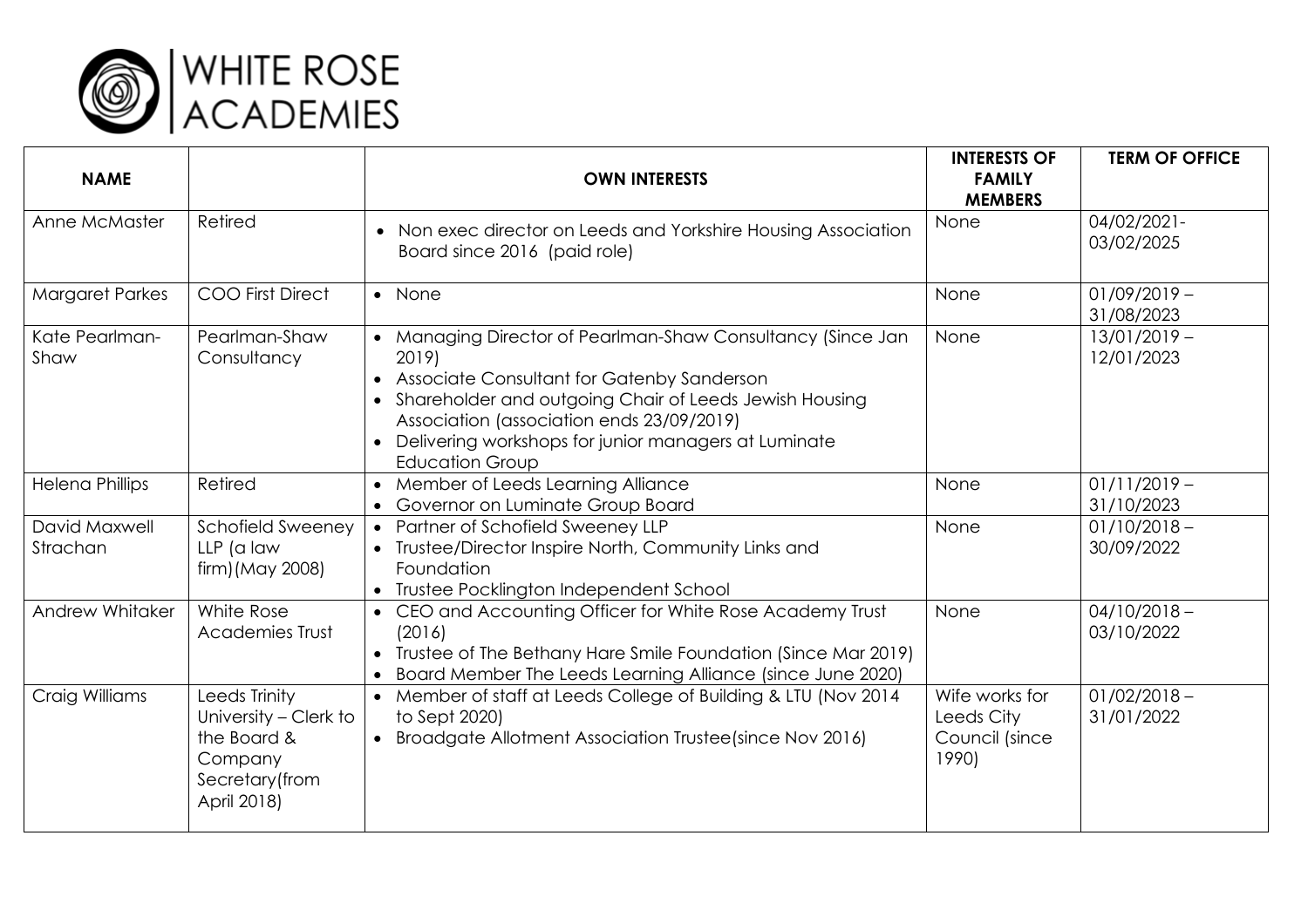

| <b>FORMER DIRECTORS</b> |                                                                                                                                                                                                                                     |                                                                                                                                                                                                                         |                                                                      |                                  |  |  |
|-------------------------|-------------------------------------------------------------------------------------------------------------------------------------------------------------------------------------------------------------------------------------|-------------------------------------------------------------------------------------------------------------------------------------------------------------------------------------------------------------------------|----------------------------------------------------------------------|----------------------------------|--|--|
| <b>NAME</b>             | <b>OWN INTERESTS</b>                                                                                                                                                                                                                | <b>INTERESTS OF FAMILY</b><br><b>MEMBERS</b>                                                                                                                                                                            | <b>TERM OF</b><br><b>OFFICE</b>                                      | <b>DATE OF</b><br><b>LEAVING</b> |  |  |
| Erica Hiorns            | WRAT subscribe to Leeds City Council's Leading Learning<br>Partnership training package (employer)<br>Secondment to Luminate Group (one day per week) to<br>contribute to group's Teaching & Learning Strategy (Sept - Dec<br>2019) | None                                                                                                                                                                                                                    | $19/05/2019 -$<br>18/05/2023                                         | 08/07/2021                       |  |  |
| Paul Morrissey          | <b>Beckfoot Trust Bradford</b><br>Star academies Trust (ceased May 2020)                                                                                                                                                            | None                                                                                                                                                                                                                    | Partner<br>works for<br><b>Beckfoot</b><br>Trust,<br><b>Bradford</b> | Oct 2021                         |  |  |
| Lydia Devenny           | Luminate Education Group                                                                                                                                                                                                            | Employee of<br>$\bullet$<br>Luminate<br>Education Group,<br><b>WRAT's Sponsor</b><br>Director, White<br>$\bullet$<br>Rose Resourcing<br>Ltd<br>Director, Leeds<br>$\bullet$<br>Apprenticeship<br>Training Agency<br>Ltd | None                                                                 | Dec 2021                         |  |  |